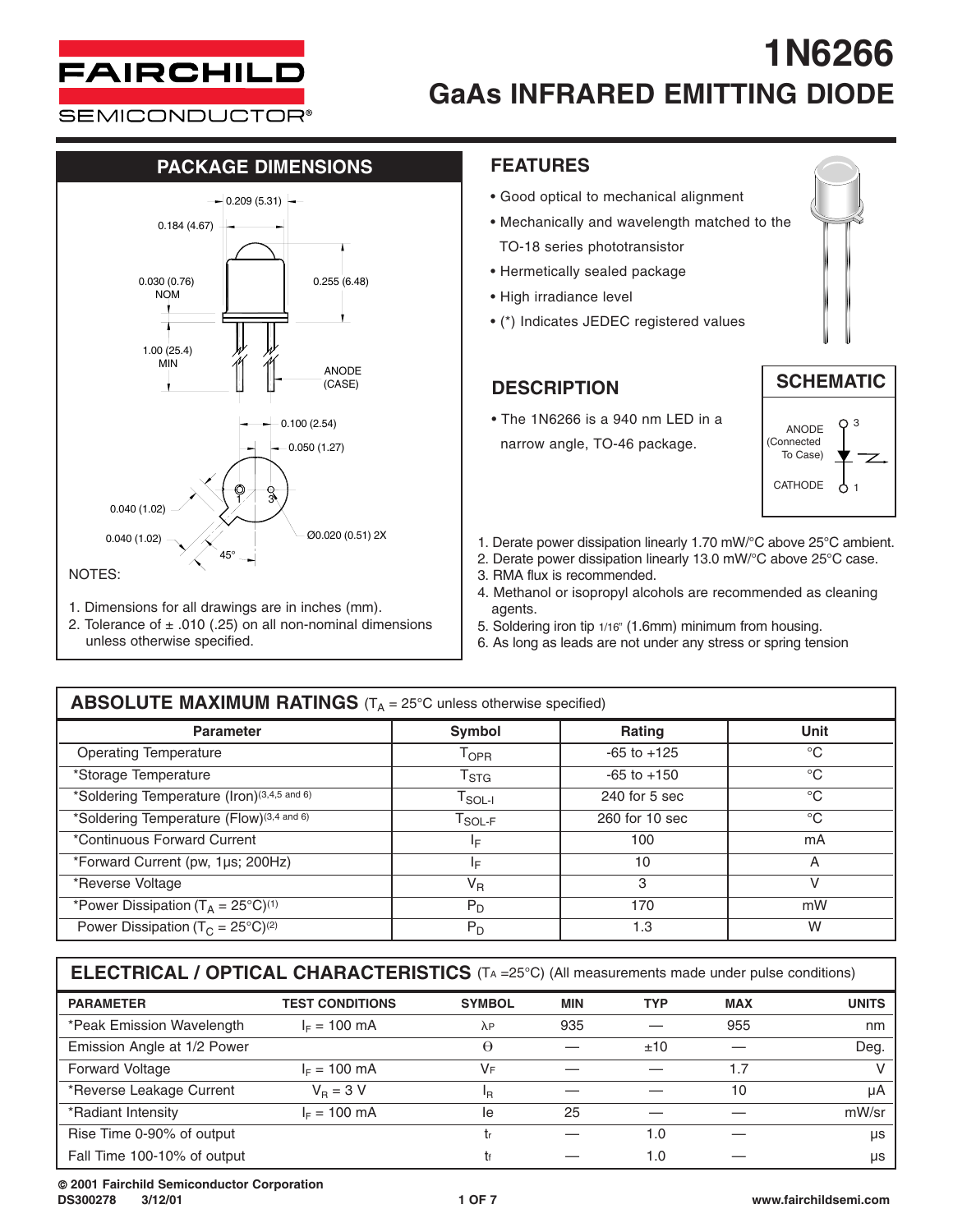

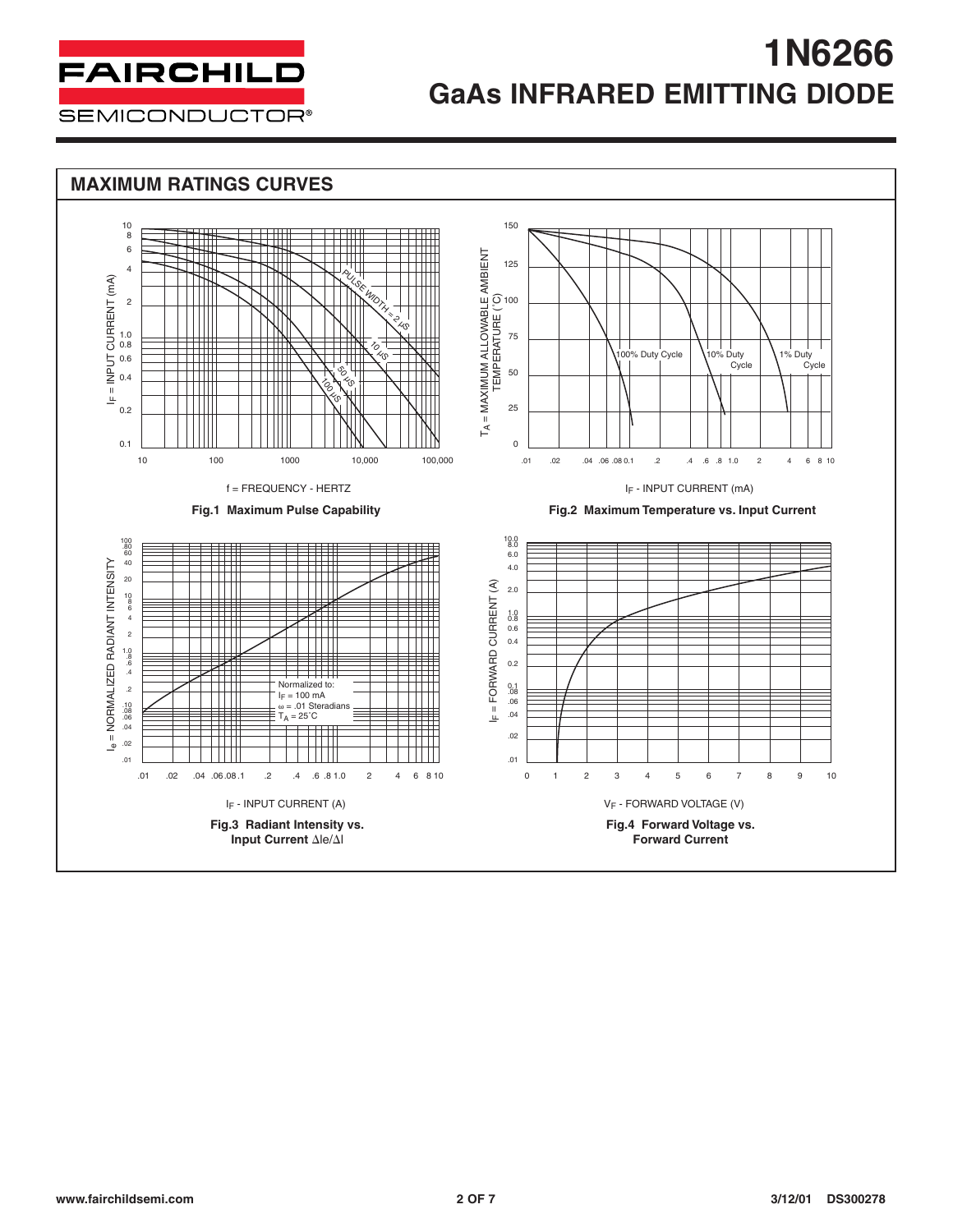

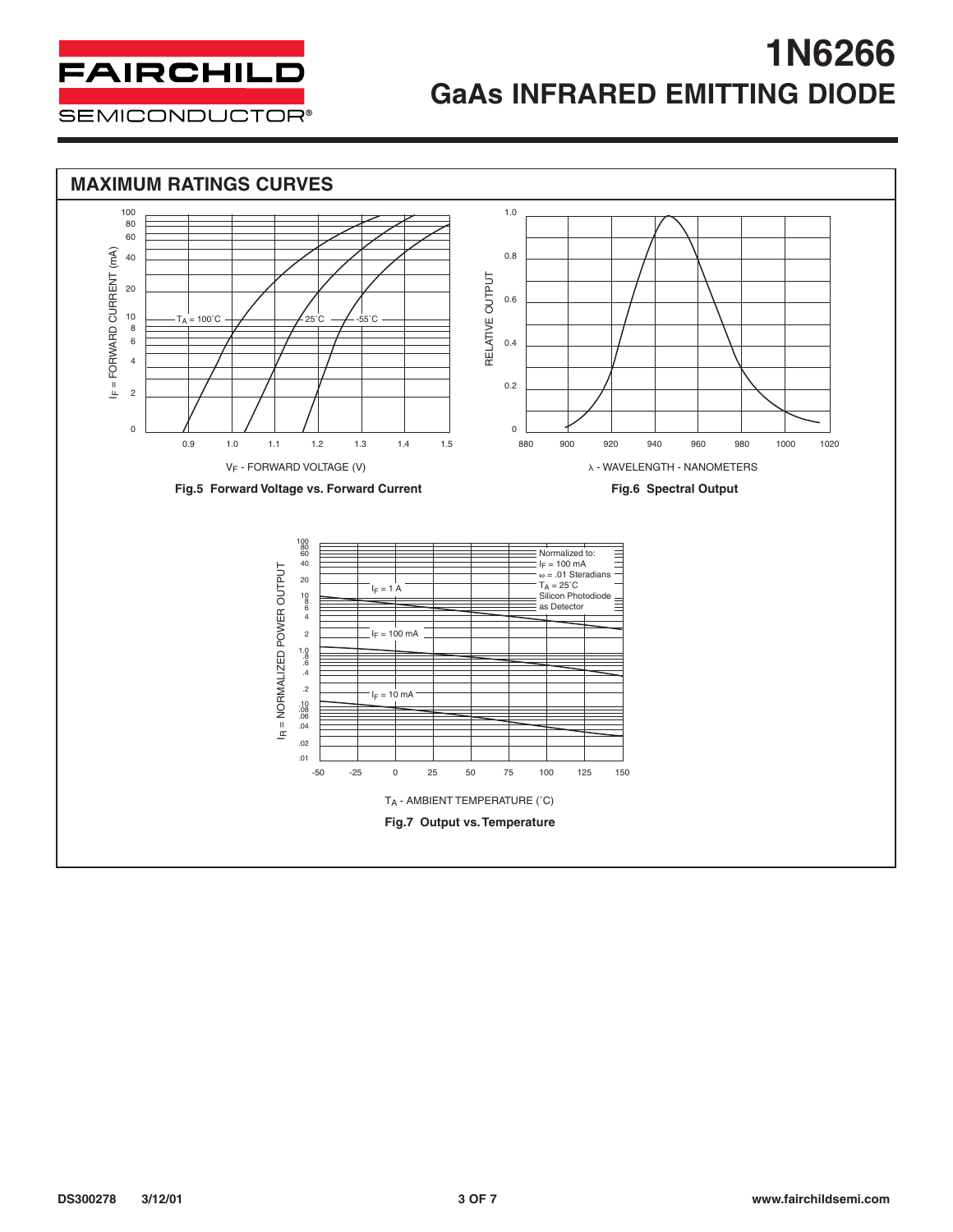**FAIRCHILD** 

**SEMICONDUCTOR®** 

#### **INFRARED EMITTING DIODE RADIANT INTENSITY**

The design of an Infrared Emitting Diode (IRED)-photodetector system normally requires the designer to determine the minimum amount of infrared irradiance received by the photodetector, which then allows definition of the photodetector current. Prior to the introduction of the 1N6266, the best method of estimating the photodetector received infrared was to geometrically proportion the piecewise integration of the typical beam pattern with the specified minimum total power output of the IRED. However, due to inconsistencies of the IRED integral lenses and the beam lobes, this procedure will not provide a valid estimation.

The 1N6266 now provides the designer specifications which precisely define the infrared beam along the device's mechanical axis. The 1N6266 is a premium device selected to give a minimum radiant intensity of 25 mW/steradian into the 0.01 steradians referenced by the the device's mechanical axis and seating plane. Radiant intensity is the IRED beam power output, within a specified solid angle, per unit solid angle.

A quick review of geometry indicates that a steradian is a unit of solid angle, referenced to the center of a sphere, defined by 4  $\pi$  times the ratio of the area projected by the solid angle to the area of the sphere. The solid angle is equal to the projected area divided by the squared radius.

Steradians =  $4 \pi A/4 \pi R^2 = A/R^2 = \omega$ 

As the projected area has a circular periphery, a geometric integration will solve to show the relationship of the Cartesian angle  $(\infty)$  of the cone, (from the center of the sphere) to the projected area.

> $\omega = 2 \pi (1 - COS \frac{\alpha}{})$ 2

Radiant intensity provides an easy, accurate tool to calculate the infrared power received by a photodetector located on the IRED axis. As the devices are selected for beam characteristics, the calculated results are valid for worst case analysis. For many applications a simple approximation for photodetector irradiance is:

 $H \cong Ie/d^2$ , in mw/cm<sup>2</sup>

where d is the distance from the IRED to the detector in cm.

IRED power output, and therefore Ie, depends on IRED current. This variation  $(\Delta I_e/\Delta I)$  is documented in Figure 3,

and completes the approximation: H =  $I_e/d^2$  ( $\Delta I_e/\Delta I$ ). This normally gives a conservative value of irradiance. For more accurate results, the effect of precise angle viewed by the detector must be considered. This is documented in figure 8 ( $\Delta I_e/\Delta \omega$ ) giving:

$$
H = I_e/d^2 (\Delta I_e/\Delta \omega) \text{ in } m\text{w/cm}^2
$$

For worst case designs, temperature coefficients and tolerances must be considered.

The minimum output current of the detector  $(I<sub>L</sub>)$  can be determined for a given distance (d) of the detector from the IRED.

$$
I_{L} = (S)H \cong (S) I_{e}/d^{2}
$$
  
or  

$$
I_{L} = (S)H = (S) (I_{e}/d^{2}) (\Delta I_{e}/\Delta \omega) (\Delta I_{e}/\Delta I)
$$

where S is the sensitivity of the detector in terms of output current per unit irradiance from a GaAs source.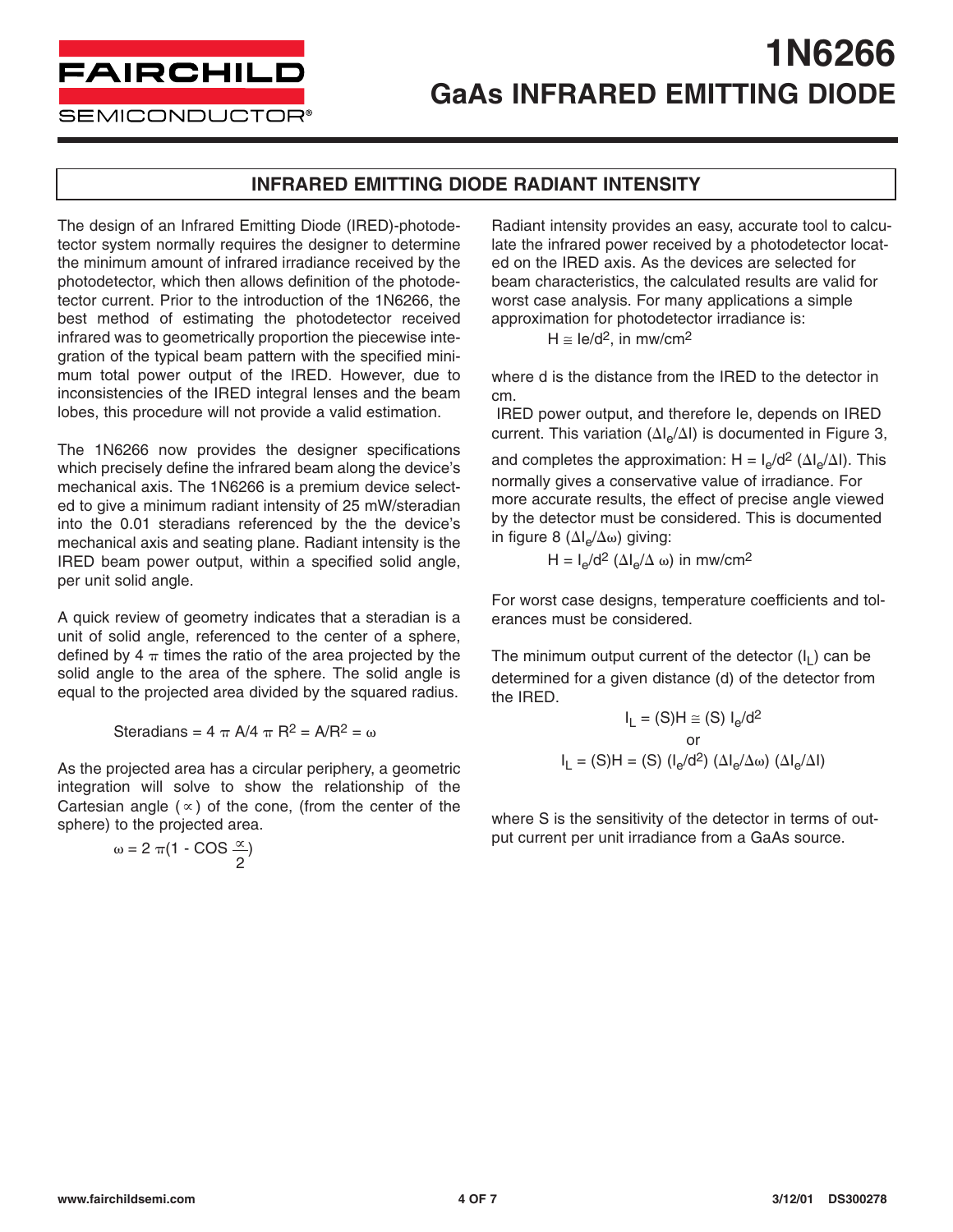



#### **MATCHING A PHOTOTRANSISTOR WITH 1N6266**

Assume a system requiring a 10 mA  $I_1$  at an IRED to detector spacing of 2 cm (seating plane to seating plane), with bias conditions at specification points.

Given:  $d_1 = 2$  cm,  $I_L = 10$  mA min.;  $I_e = 25$  mW/Steradian

Then:  $H_1 \cong I_e/d_1^2 = 25/(2)^2 = 6.25$  mW/cm<sup>2</sup>

Detector Evaluation:

|                                  | $I_1$ MIN | @ | H(GaAs)            | $\tilde{=}$ | S(GaAs)               |
|----------------------------------|-----------|---|--------------------|-------------|-----------------------|
| <b>TYPE</b>                      | mA        |   | mW/cm <sup>2</sup> |             | mA/mw/cm <sup>2</sup> |
| L14G1                            |           |   | 0.5                |             |                       |
| L14G2                            | 0.5       |   | 0.5                |             |                       |
| Calculated $I_1 \otimes d_1$ is: |           |   |                    |             |                       |

L14G1 (S)  $H_1 = (2)$  6.25 = 12.5 mA

L14G2 (S)  $H_1 = (1)$  6.25 = 6.25 mA

Since the system requires an  $I_L$  of 10 mA minimum the correct device to use is the L14G1.

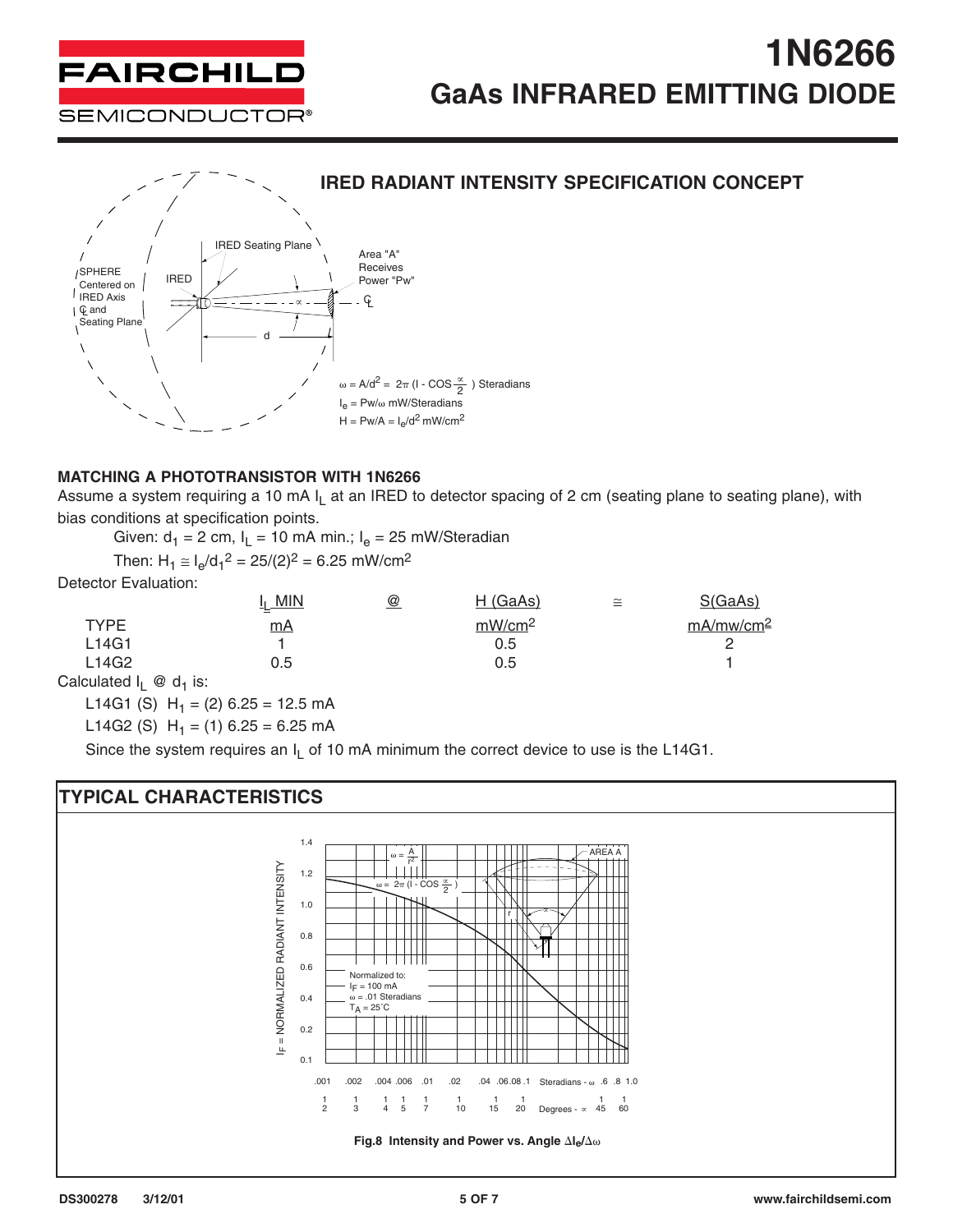

**SEMICONDUCTOR®**